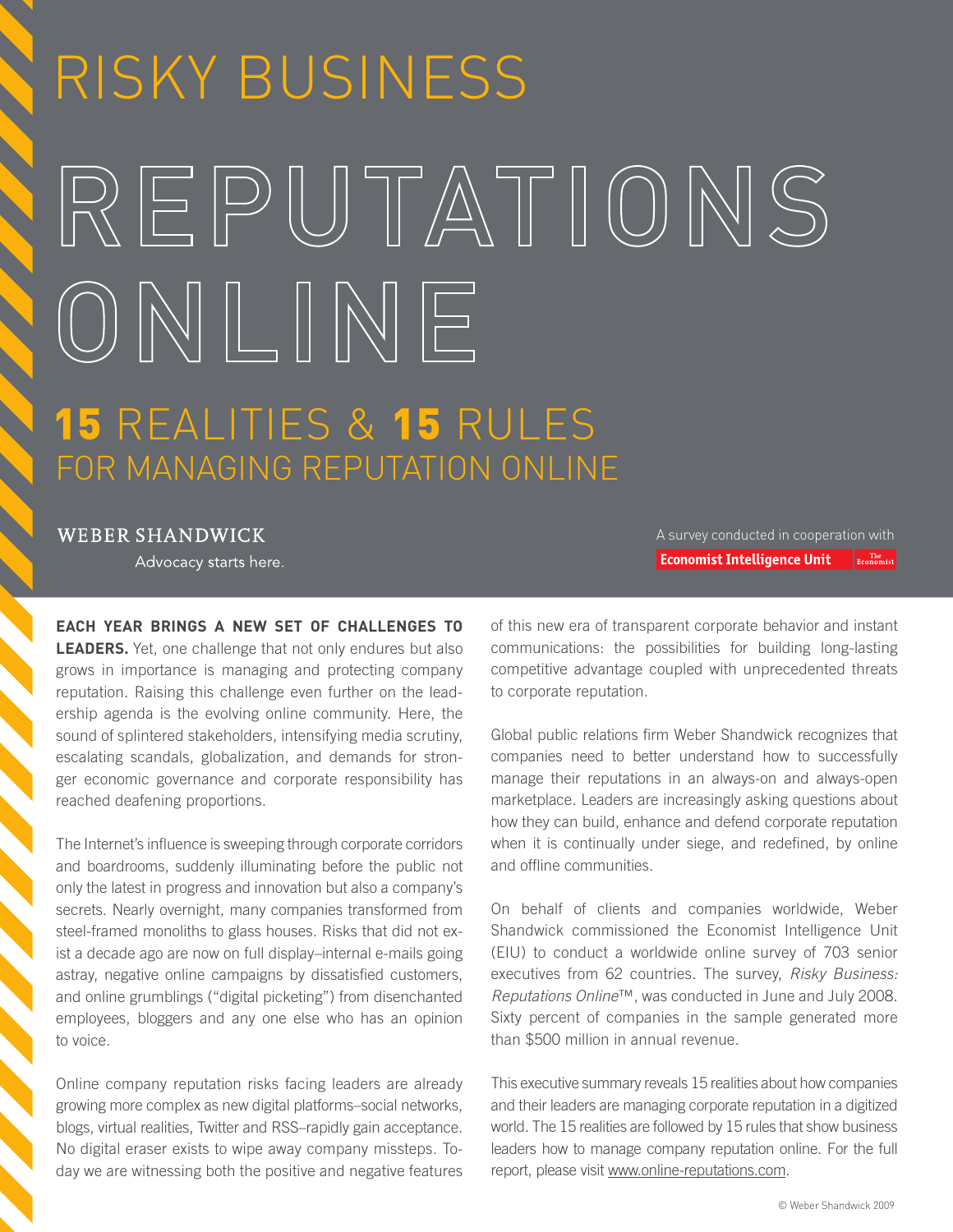# REALITIES LEADERS NEED TO KNOW

#### Reputation Threat Level Is High

1 A striking 67% of top executives regard their company's reputation as vulnerable. This finding shows that executives clearly recognize the shifting reputational tides that surround their companies. Due to heightened economic concerns since this survey was conducted, this threat level is likely to rise.

#### REPUTATIONS ARE REVEALED ONLINE... But Not Completely

- Nearly all executives surveyed - 98% - "use" the Internet to evaluate company reputation. However, less than 6 in 10 (57%) find the Internet "useful" for making final judgments.

#### **NAIVETE CAN LEAD TO SURPRISE**

3 Most global executives think more often about their company's reputation than their own. Although they are very focused on company reputation, many executives may be disregarding their own, with fewer than 4 in 10 executives (38%) reportedly doing an online search of their own names during the 30-day period before they participated in the survey.

#### PERCENTAGE OF EXECUTIVES WHO THINK ABOUT REPUTATION **'VERY OFTEN/SOMETIMES**



#### WHAT...ME WORRY?

4 CEOs/chairs in particular – a full 100% – frequently think about their company's reputation. Despite this universal preoccupation with company reputation, they perceive a lower threat level to their company's reputation than those reporting directly to them or below them.

They are also much less anxious about online risks to reputation such as confidential or leaked information appearing online, dissatisfied customers or critics ("badvocates") campaigning against the company, company e-mails or instant messages being used against the company, and employees – current and former – speaking out critically against the company.

#### HIGH/MODERATE THREAT LEVEL TO COMPANY REPUTATION TODAY



#### Executives Are Online Reputation Sleuths

5 Nearly two-thirds of executives go online to uncover activities of business rivals and partners, product complaints and new employment opportunities. It is clear that executives are now staking their claim to a gold mine of competitive intelligence within the Internet.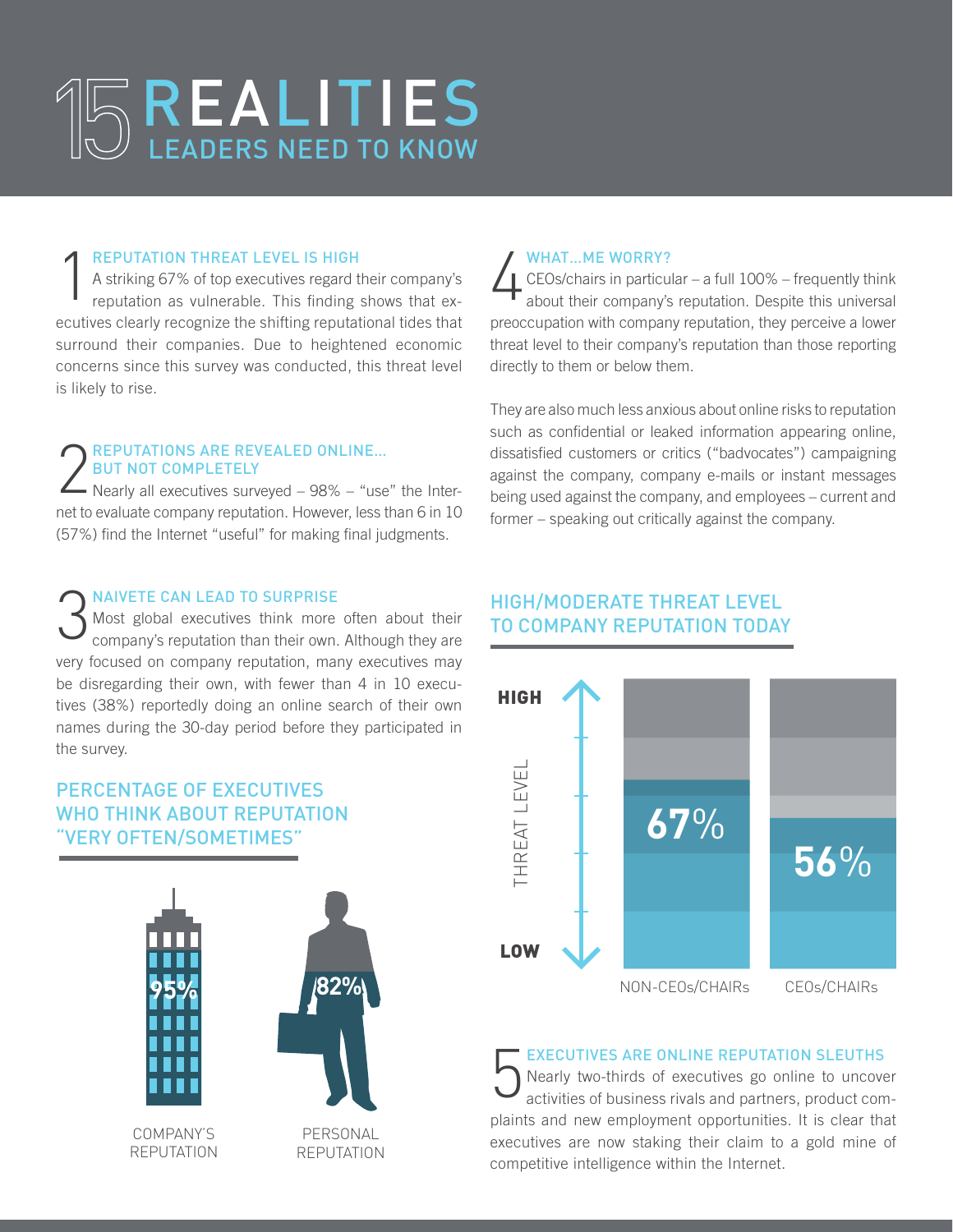

Source: Factiva mentions in global major news and business media (terms: "media" and leak")

#### 6 Traditional Media Outranks New Media as Reputation Referee

Global executives say that traditional media (television, radio and newspapers) plays a greater role in deciding reputational fates than new media (Web sites, blogs and social networks). The study also found that global executives are five times more likely to trust traditional media appearing online as they are to trust strictly online media (72% vs. 13%, respectively). In fact, the debate over separate offline and online communications will eventually disappear as companies realize the benefits of integrating all their media. Weber Shandwick calls this "inline" communications.

#### First Stop: Company Web Sites

7 According to 99% of executives surveyed, the leading online source for company information is the corporate Web site. Although it may not singlehandedly have the supreme power to build a positive reputation, the company Web site is digital ground zero for reputation-building among the executive class.

8 Old and New Reputation Spoilers By far, the greatest perceived cause of reputation damage among global executives is negative media coverage (84%). In today's distressed economic environment, few companies are escaping media attention about their performance.

#### Leaks Gush Dangerously Online

9 Global executives regard confidential or leaked information appearing online as a top risk to their company's reputation (41%). Their concern is understandable considering that in the global media, the words "media" and "leak" appeared together in 6,449 stories in 2008, a 118% increase from 1998. Clearly, just the tip of the iceberg for information leaks.

**10 REPUTATION ASSASSINS ARE HARD AT WORK**<br>For current and former employees to strike, usually Today, the Internet provides innumerable platforms anonymously, at a company's reputation. Employee criticism (41%) tied for first place with leaked confidential information online as the greatest online reputation risk to the company's reputation. As employees wrestle with declining pensions and possible layoffs, reputation bandits will be even harder at work online.

Despite high anxiety over potential employee sabotage, only about one-third of executives (34%) know, or admit to knowing ("don't ask don't tell"), of a fellow employee who badmouthed their company online. Leaders may naively expect that their employees are abiding by company principles about their online activities.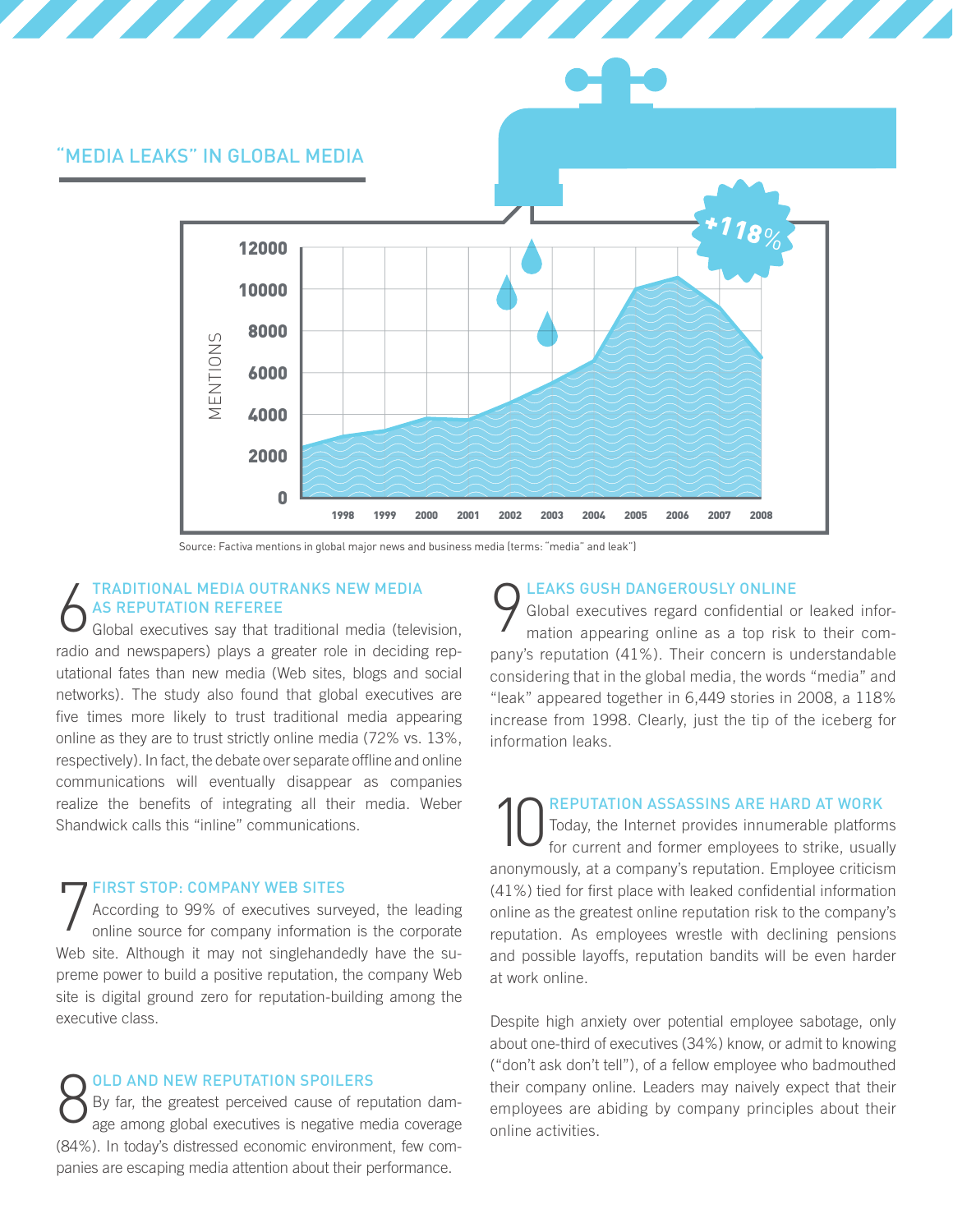E-MAILS ARE ON THE LOOSE<br>A large 87% of global executive rroneously sent or received at A large 87% of global executives admit to having erroneously sent or received at least one electronic message (private e-mail, text or Twitter). However, e-mails do not always fall into the wrong hands or inboxes accidentally – approximately one in four executives (27%) say they have intentionally forwarded a private e-mail to someone else. While this percentage may appear relatively modest, it still represents a significant number of stray e-mails that have the power to inflict tremendous reputation damage.

## 12ACTING ON EMPLOYEE FEEDBACK<br>Executives believe that the best way to reduce the Is Best Defense

number of online assassins and protect reputations online is to monitor employee satisfaction levels and respond to results from employee satisfaction surveys (46%). Satisfied employees who are company advocates are the best antidote for – and defense against – reputation failure. Good internal communications, especially during trying economic times, can minimize employee unrest.

13 MONITORING IS NEEDED FAR AND WIDE<br>After paying strict attention to employee satively levels, executives' next two highly ranked required After paying strict attention to employee satisfaction levels, executives' next two highly ranked reputation safeguards are examining comments made about their companies in the traditional media (42%) and using information generated by search engines or social media monitoring tools (38%).

## EXECUTIVES ARE BLIND TO<br>THE BLOGOSPHERE<br>Global executives believe that the Blogosphere

Global executives believe that the least effective way to protect corporate reputation online is to build relationships with influential bloggers. Only 10% consider this strategy helpful in keeping reputations secure. Reinforcing this lack of confidence in blogging as a reputation-builder, executives in all regions combined estimate that only 49% of the information in corporate blogs is accurate.

## **15** ONLINE REPUTATION MANAGEMENT<br>
Nearly 6 out of 10 global executives say (ORM) Comes of Age

Nearly 6 out of 10 global executives say their companies are now rigorous about online reputation management and expect to be more rigorous three years from now. This high estimate underscores the growing importance of online reputation management on corporate board agendas.

#### ONLINE REPUTATION MANAGEMENT RIGOR –PRESENT AND FUTURE

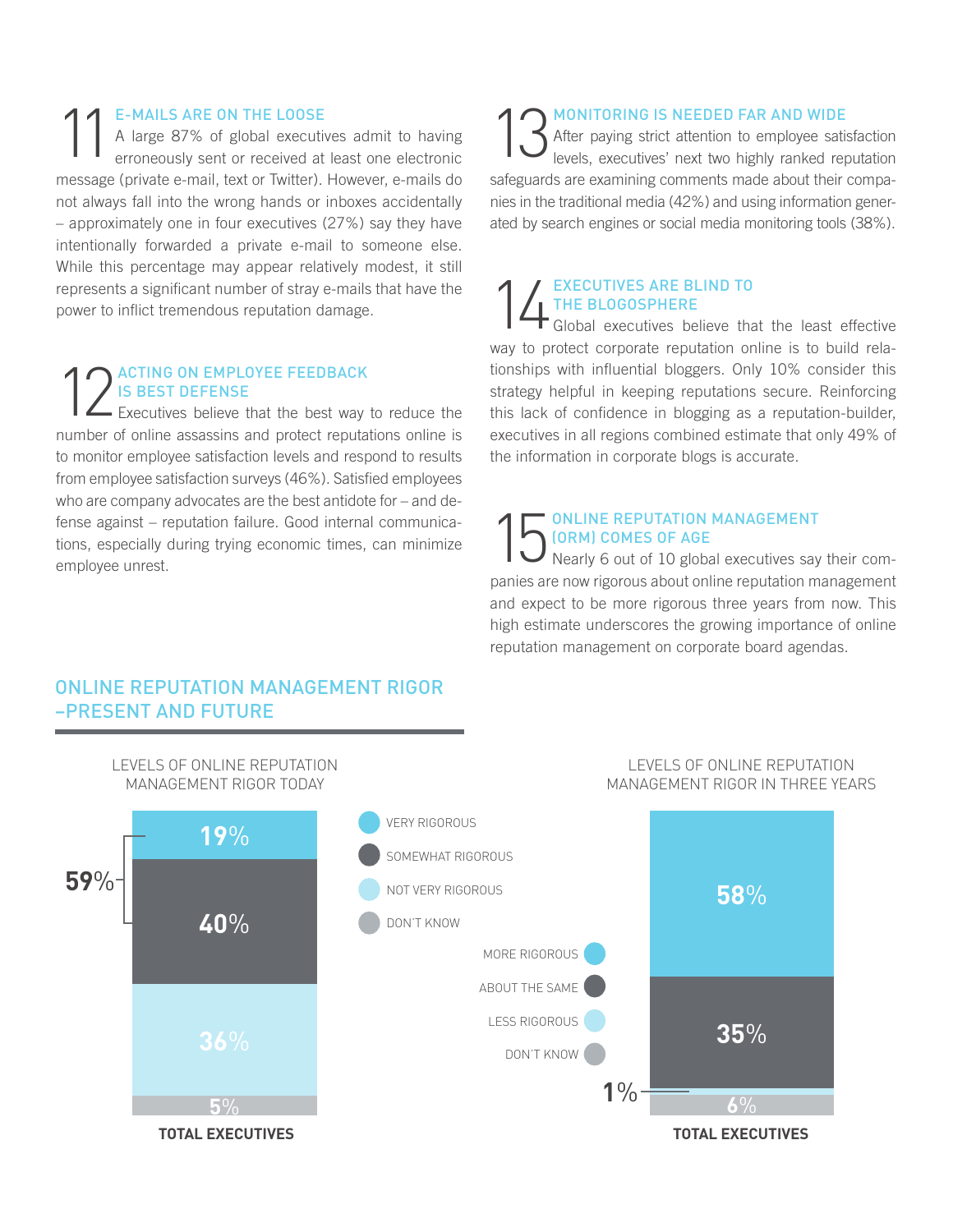# 15 RULES FOR ONLINE REPUTATION MANAGEMENT

#### Conduct an initial landscape analysis of your professional and company reputations online

Take a 12+ month look back into online sources such as blogs, social networks, forums and chatrooms to benchmark and obtain a clear understanding of what has been said historically about you and your company.

#### Monitor your digital reputation regularly and embrace SEO

Search engine results, blogs and other forums can help determine what exists in the public view since competitors, customers, allies and the media are making split second judgments about your and your company's reputations. Make online monitoring a critical element of your ongoing reputation management process. Learn more about Weber Shandwick's SocialPULSE™ approach to tracking online conversations, issues, sentiment and media penetration.

#### Engage in the online community

Identify one or more passionate employees who can participate in the social networking arena on your company's behalf. To legitimately engage in online conversations, these digital company ambassadors, or advocates, should be upfront about providing positive content or correcting misinformation.

#### Build a reputation shield early on

Plant the seeds of genuine positive content or stories in multiple destinations across the Web as soon as possible to create an enduring online reputation. Realize that journalists may be getting their reputational intelligence from the Internet, too. If a company delays its efforts until a crisis unfolds or other negative news appears on the horizon, its reputation will not be strong enough to repel the flood waters that can engulf and wash away years of strong performance.

#### Know when to respond online

Create a plan for incidents that takes into account all categories of issues: those requiring an immediate response, a wait-andsee approach and no response at all.

#### Get inline using all your media assets– Traditional and online

Recognize that reputational power lies in using all available communications channels. Also, the growing number of new online media sites and new technologies are only going to increasingly wreak havoc in the corporate world. The core of any successful

public relations program will be a combination of online and offline ("inline"), not one or the other.

#### Identify Reputation Threats Early On. Plan for the worst-case scenario

Rule out any surprises and always be on your guard. Many companies now have, or need to consider building, a readyto-launch "dark site" that can be activated if a worst-case scenario suddenly occurs. Remember, whoever talks first is in a better position to set the tone.

#### Endlessly listen to your employees

Listen and respond to employees before they potentially attack you online, intentionally or unintentionally. Listening means more than fielding a survey or putting a suggestion box in the lunchroom. It means reviewing employee satisfaction surveys and exit interviews, and monitoring your reputation daily using key words that can be searched on sites such as Facebook, Twitter and MySpace. Turn your employees into advocates!

#### Multiply your bad news online by 100

Realize that once bad news reaches the corner office, it may sound like a whisper but it's already a shout. You can take this news and multiply it hundredfold.

#### Don't neglect industry discussion boards and blogs

Enlist your senior management and other members of your workforce in digital boot camp. Ignoring influential bloggers and complaining customers causes reputational harm. Reach out to bloggers and posters with solutions to problems with your products/services.

#### Review your Web site as if you were a prospective customer or competitor

Road test the user experience of your company Web site in terms of functionality, interactivity and transparency.

#### Customer-ize the online reputation of your products and services

Ask for and respond to customer feedback, and include customers in new product development. Boost your company's credibility by including on your Web site negative customer comments (excluding those that may be slanderous or similarly inappropriate) as well as positive comments. Use technology to build consumer trust.